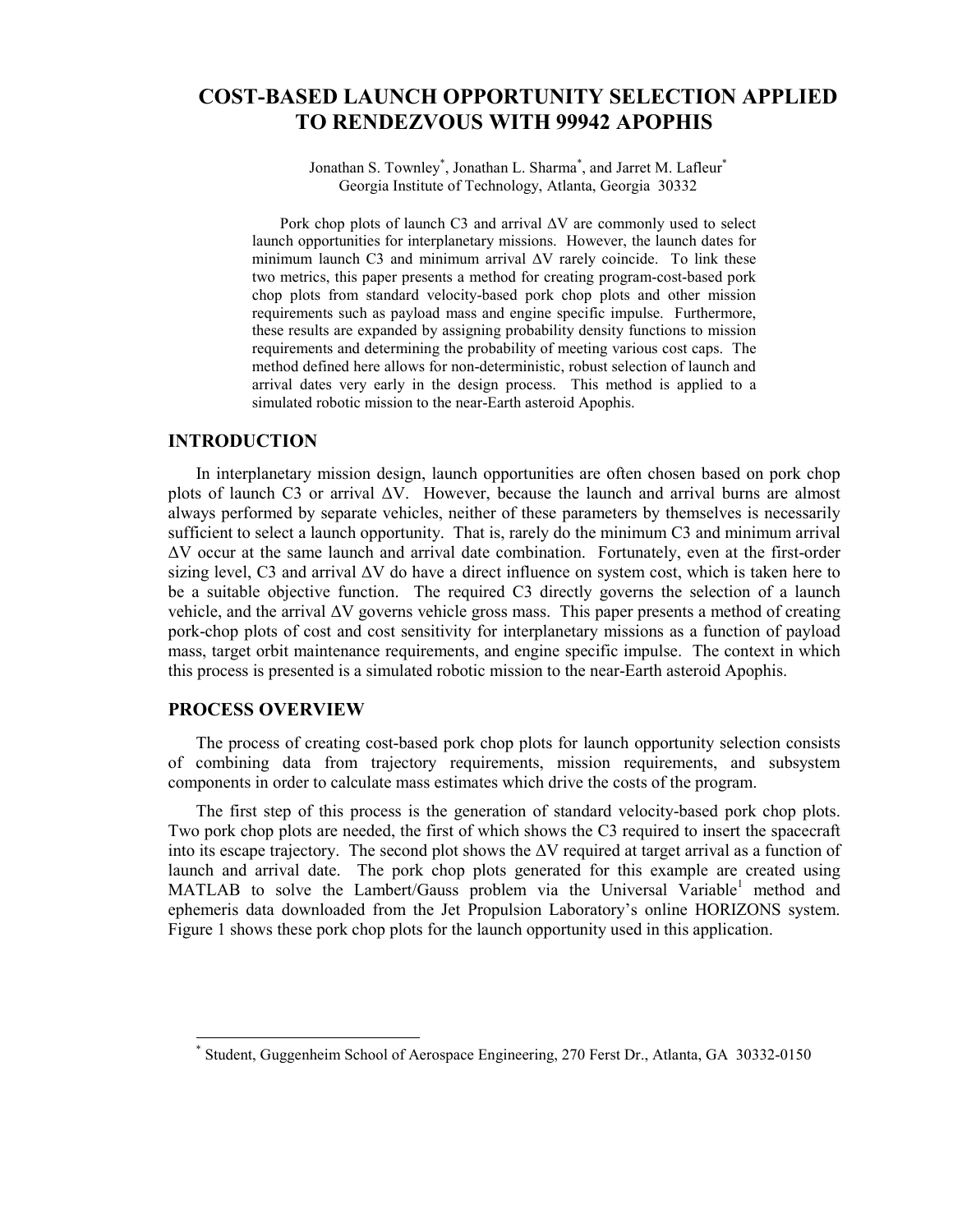

Figure 1. Standard pork chop plots of launch C3 and hyperbolic arrival velocity. Note that for this asteroid problem, arrival velocity is equivalent to arrival ∆V since the spacecraft is required to come to a complete stop relative to the asteroid.

As can be seen in Figure 1, the launch-arrival date combinations for the lowest-C3 launch and the slowest-approach launch do not coincide. The data responsible for the two plots in the figure above show that the optimum launch and arrival date combination is an early-March 2013 launch with a late-September 2013 arrival for the minimum C3 point, but a mid-April 2013 launch with a mid-March 2014 arrival.

Figure 2 below shows how the traditional pork chop plots and other inputs are processed into vehicle mass estimates and ultimately program cost. Vehicle dry mass and gross mass estimates are derived from target-centric arrival ∆V and additional mission requirements of maintenance  $\Delta V$ , engine specific impulse (I<sub>sp</sub>), and payload mass. Combining these mass estimates with standard cost models allows program costs to be estimated for any combination of these variables. Each step of the process is detailed below.

**Spacecraft Gross Mass Estimation.** Spacecraft gross mass is estimated via application of the rocket equation using the dry mass estimated by a historical curve fit based on similar past missions and the arrival and maintenance ∆V values. For this example, the first step is the dry mass estimation, which is based on a payload mass of 53.2 kg from an analysis and preliminary selection of candidate instruments for the vehicle. This results in a dry mass estimate of 478 kg. Spacecraft gross mass is estimated by applying the rocket equation to this dry mass assuming a maintenance ∆V of 300 m/s in addition to the arrival ∆V, propelled by a hypergolic engine with a specific impulse of 309 s.

**Launch Vehicle Selection.** The lowest-cost launch vehicle which can lift the spacecraft to the specified C3 is automatically selected from an in-house Georgia Tech Space Systems Design Laboratory (SSDL) American launch vehicle database. All costs are converted to FY07 dollars.

**DDT&E Cost Estimation.** Design, Development, Test, and Evaluation (DDT&E) cost, including the theoretical first unit cost, is estimated using an Advanced Missions Cost Model<sup>2</sup> which has been calibrated to the actual DDT&E costs for the NEAR-Shoemaker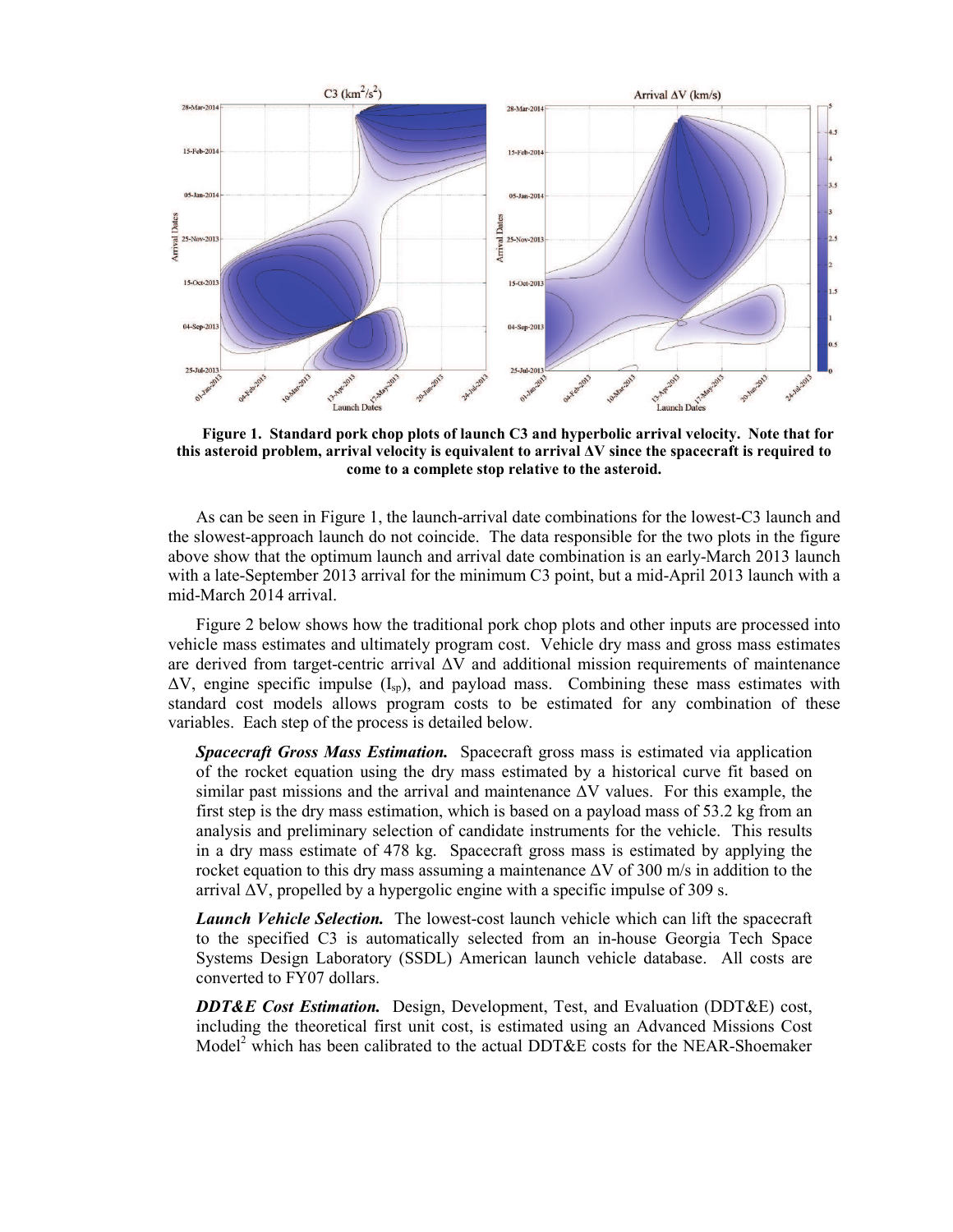mission to the asteroid Eros. This cost is linked to the dry mass of the vehicle and does not depend on the gross mass.

Ancillary Cost Estimation. Integration, Assembly, and Test (IA&T), program management, ground equipment, operations, and software costs are estimated using methods from Larson and Wertz<sup>3</sup>. These costs are strongly linked to the DDT&E cost estimates for the example in this paper.



Figure 2. Cost-based pork chop plot development algorithm.

For the example in this paper, the DDT&E and ancillary costs do not change since they are essentially based on the payload mass, which is constant. These figures are \$320.3 million and \$164.3 million, respectively, and are expressed in FY07 dollars. The total program cost is the sum of the launch vehicle cost, DDT&E cost, and the ancillary costs. Since all costs are constant except for the launch vehicle costs in this example, selection of the launch opportunity becomes the time at which the least expensive launch vehicle may be used.

# COST RESULTS

Figure 3 below represents the mission cost as a function of launch and arrival dates subject to the maintenance  $\Delta V$ , I<sub>sp</sub>, and payload mass assumptions listed earlier. Note that a clear launch window exists for which the cost is minimized at \$388M. This trajectory window covers a launch range of approximately one month and an arrival range of approximately three months. The discrete nature of the lowest-cost trajectory window is due to the ability to launch with the Delta II 7925. The next lowest-cost plateau, which represents a cost of \$436M, results from the selection of the Delta IV-M launch vehicle.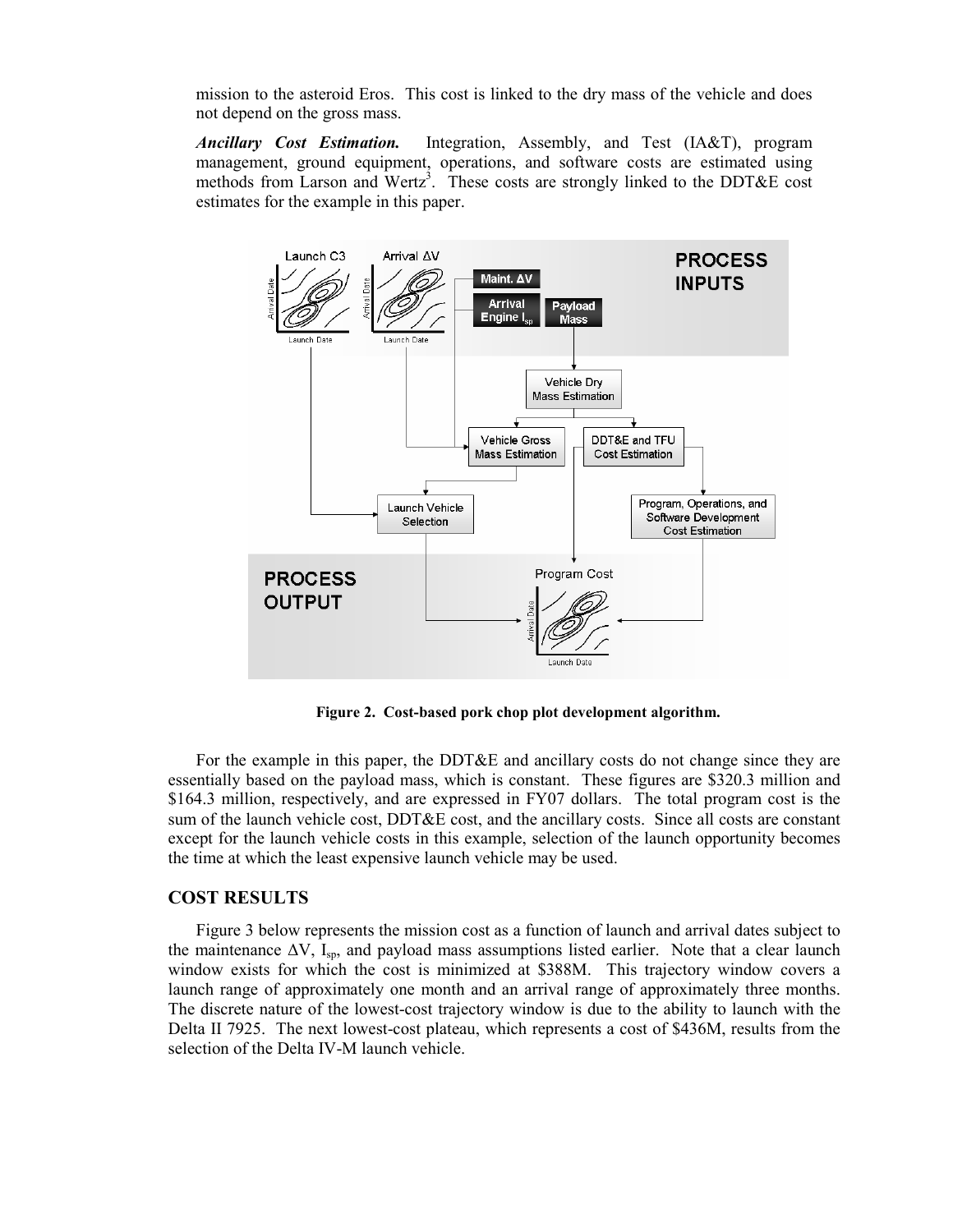

Figure 3. Cost-based pork chop plot of Earth-Apophis transfer in FY07 millions.

One observation to make is that the cost-based pork chop plot resembles (but is not identical to) the arrival ∆V pork chop plot. This indicates the strong dependence on arrival ∆V in this example and a weak dependence on launch C3. The presence of a launch C3 dependence in the cost model affects the shape of the launch window, as does the nonlinear mapping between ∆V and cost inherent in the cost estimation procedure. The disadvantage of this mapping is that the cost function is divided into plateaus due to the discrete nature of launch vehicle selection. Thus, locating plateau borders with certainty is critical to effective cost-based launch opportunity selection.

## SENSITIVITY ANALYSIS VIA PROBABILISTIC ASSESSMENT

In order to assess the sensitivity of the cost-based pork chop plot presented thus far, probabilistic assessment is performed assuming that three inputs can be modeled as random variables early in design. The approach used thus far has not captured the uncertainty in the initial assumptions for payload mass, engine and thruster specific impulse, and maintenance  $\Delta V$ for operations at the asteroid, none of which is well-known in the initial phases of design. The following procedure assigns probability density functions (PDFs) to these assumptions and outputs the probability of meeting a given cost cap for a particular launch and arrival date combination. It should be noted, however, that throughout this process it is assumed that the sizing and cost models are static and deterministic (i.e. uncertainties due to model error are not accounted for; rather, only uncertainties due to assumptions on the inputs to the models are captured).

#### Selection of Probability Density Functions (PDFs)

Because relatively little is known about the likely values which the input variables may take, simple triangular distributions are used. That is, enough is known to prescribe baseline values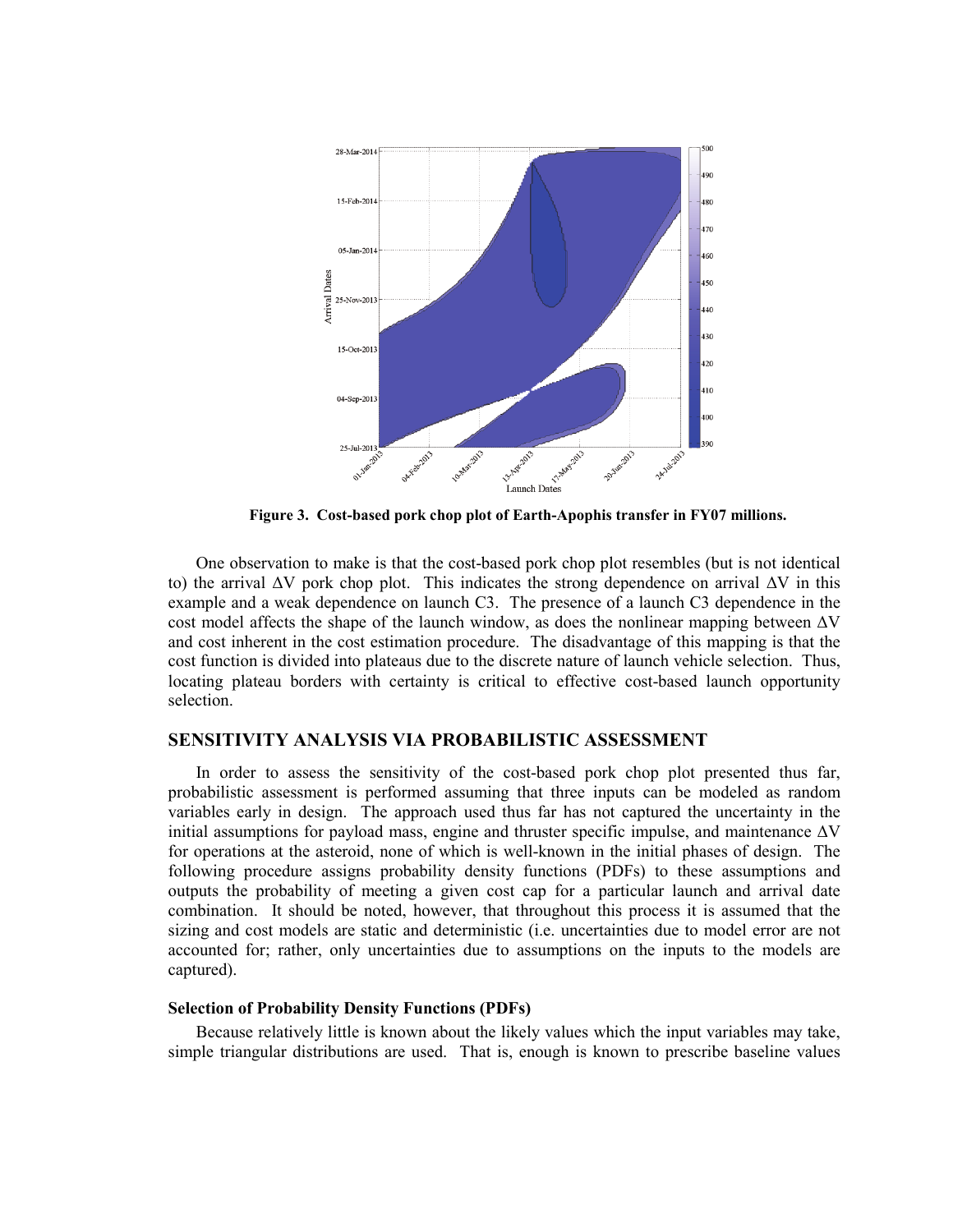and bounds but not much more. Since a most likely value is known, uniform distributions are not considered. Also, since the tails of normal distributions extend to infinity (which could result in nonsensical values for the inputs), these are not considered.

In the case of maintenance ∆V and payload mass, maximum and minimum limits may be prescribed based on engineering judgment. In the case of maintenance ∆V, for this problem it is considered extremely unlikely that this parameter will fall under 200 m/s or over 700 m/s. In the case of payload mass, it is considered extremely unlikely that this will fall under 25 kg or over 75 kg. The modes for the distributions are taken as the baseline values (300 m/s and 53.2 kg, respectively). In the case of engine specific impulse, data on 22 primarily bipropellant hypergolic engines and thrusters in the thrust class for a robotic interplanetary mission are analyzed.<sup>3</sup> The specific impulse distribution of these engines is found to have a mode  $I_{\rm{sp}}$  of 309 s. None of these engines or thrusters is characterized by a steady-state  $I_{sp}$  lower than 285 s or higher than 330 s. The distributions utilized are shown in Figure 4.

With the distributions defined, each data point in the launch/arrival date space is evaluated via a 5,000-case Monte Carlo simulation to determine the probability that the cost at that launch/arrival date combination would be less than a specified cost cap. Since the launch/arrival date space in this example consists of 51,250 discrete points, the total number of potential designs evaluated is approximately 256 million.



Figure 4. Triangular distributions applied to Maintenance ∆V Required, Payload Mass, and Engine Specific Impulse inputs.

#### Probabilistic Results

The cost probability plots produced via the above procedure are shown in Figure 5. The contours on the plots are the probability of achieving a given program cost goal (\$400M, \$450M, and \$500M are shown) and are plotted against launch and arrival date in the familiar pork-chopplot format.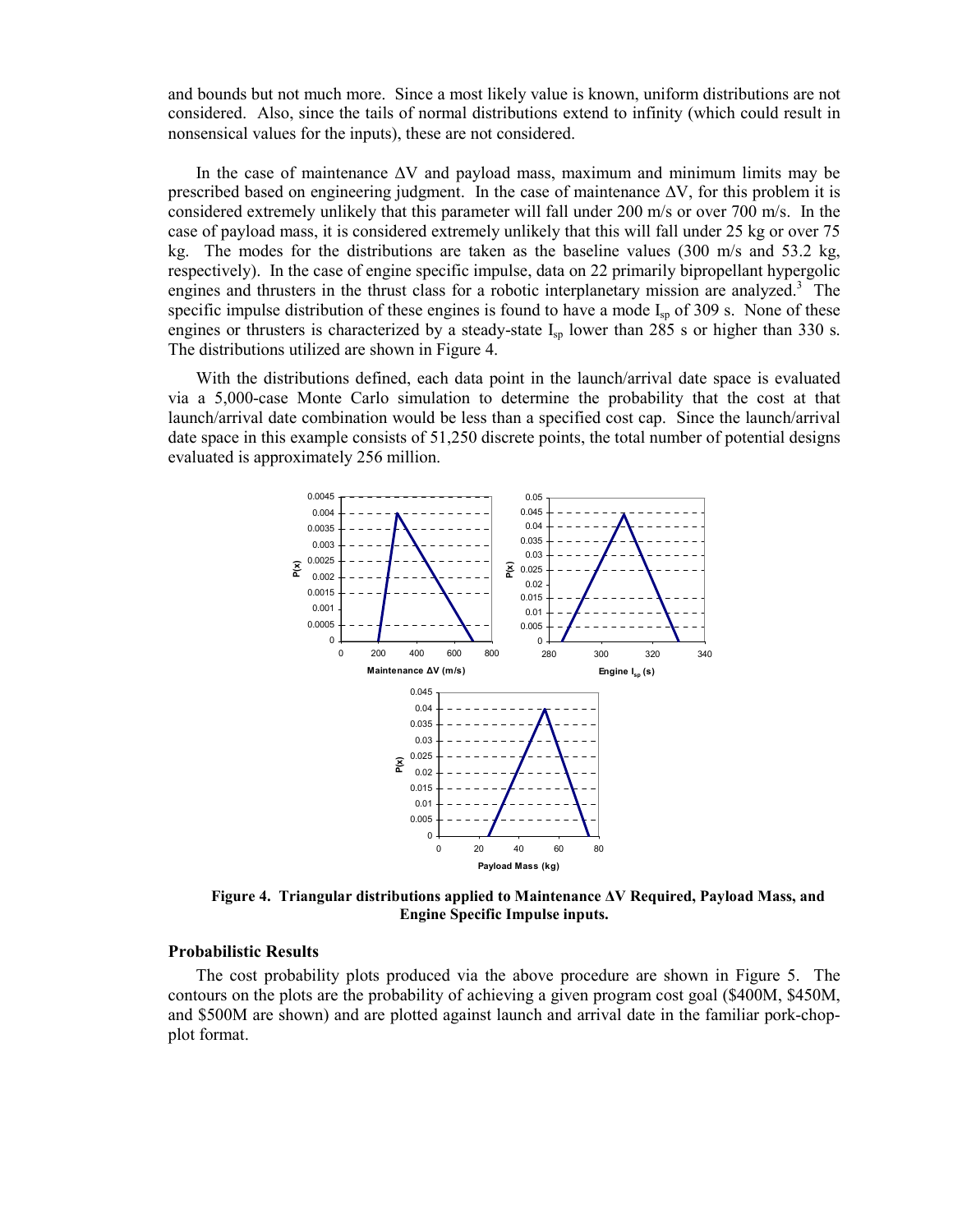A wealth of information is available from the plots in Figure 5. First, note that only a small region of the launch/arrival date space has a greater than 50% likelihood of success in achieving a \$400M cost target, but that this small region grows many times its size when a \$450M target is imposed. When the \$500M plot is shown, a large swath of launch/arrival date combinations has a 100% likelihood of meeting the cost target. Under a \$500M constraint, one might therefore conclude that any point within this 100% probability space is a reasonable design. However, all else being equal, the more intelligent launch and arrival date selection would be one which also has a substantial probability of coming in under-budget. The more robust mission design would be a late-April 2013 launch with a late-January 2014 arrival since this date combination has the highest probability of success in every cost target plot. The information presented in these probability plots complements the fixed-assumption cost contour plot shown earlier.



levels. All costs are in FY07 millions.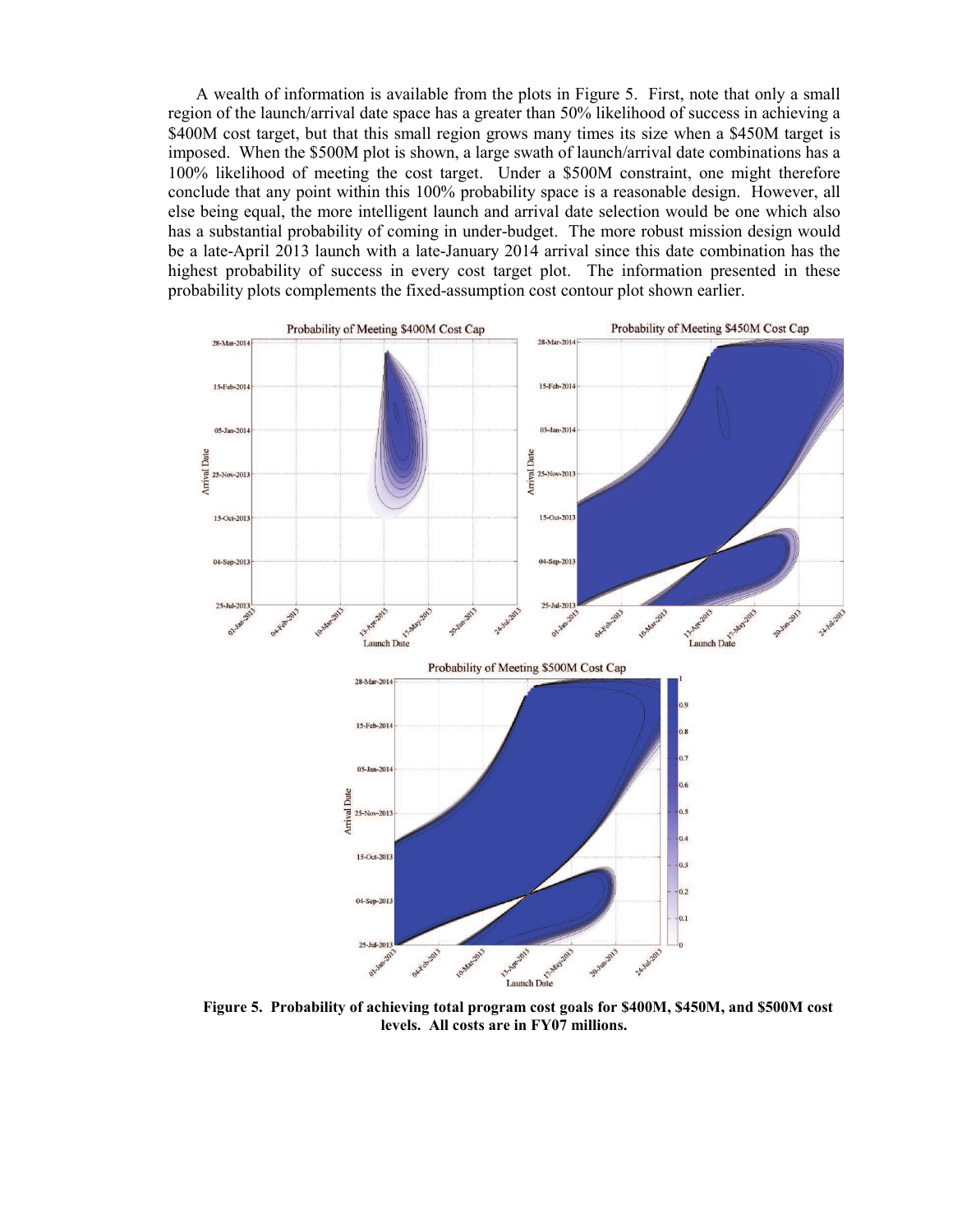One additional note to make is that the shapes of these probability plots resemble the Apophis arrival  $\Delta V$  plots far more than they resemble the launch C3 plots. However, arrival  $\Delta V$  plots alone do not allow a designer to approximate program cost, nor can they convey the sensitivity of program cost to launch/arrival date as well as design variables. The use of probabilistic analysis allows rapid assessment of the robustness of a given launch/arrival date range very early in the design process with fairly simple models. In the case at hand, analysis of the probabilistic data shows that the most robust design does not coincide with the optimum slowest approach launch. The most robust design is one with a late-April launch and a late-January arrival while the minimum arrival ∆V launch has a mid-April 2013 launch and a mid-March 2014 arrival. Confidence in the robustness of a given solution is gained with the sizing and costing of millions of (in this case, 256 million) potential designs. Furthermore, since cost data can be regenerated fairly quickly (in this example, 256 million cases were assessed by a single PC over a period of only six to eight hours), changing assumptions can be rapidly incorporated into the decisionmaking process.

# **CONCLUSIONS**

One of the most important metrics in assessing the viability of an interplanetary robotic mission is total program cost. During the early phases of the design process, standard velocitybased pork chop plots are easily created while cost can be difficult to estimate. The process presented in this paper combines standard velocity-based pork chop plots with mission requirements to generate cost-based pork chop plots. This leads to pork chop plots with discrete cost plateaus due to varying costs of launch vehicles. These pork chop plots provide a quick method of determining the most viable launch/arrival window for a given mission. Sensitivity analysis via probabilistic assessment then allows the engineer to determine the region within each cost plateau which will result in the highest probability of meeting a given cost cap. A major advantage of this method is that it allows the engineer to choose a launch window with a high probability of meeting a cost cap earlier in the mission design phase. Another important advantage of using this method is the quick runtime and the speed with which changes in assumptions can be implemented.

The method presented can be improved upon by eliminating the assumption of a single-point launch (i.e. a launch on a single date and arrival on a single date with no schedule margin). If a minimum launch window length is imposed, the mission must be sized to accommodate the maximum ∆V and C3 during the given window length. Including this in the modeling process would create a more realistic method of locating cost plateaus and, ultimately, regions within the plateaus with the highest probability of meeting a given cost cap. Additionally, while this method accounts for uncertainties in mission requirement inputs, it neglects model error. In reality, model error is a factor that must be accounted for. As such, it is important to verify model accuracy for a given application or to modify models to include probabilistic uncertainties. Modifications such as these could further improve this method as a valuable addition to the mission designer's toolbox, allowing for selection of robust, low-cost launch/arrival opportunities during the earliest stages of interplanetary mission design.